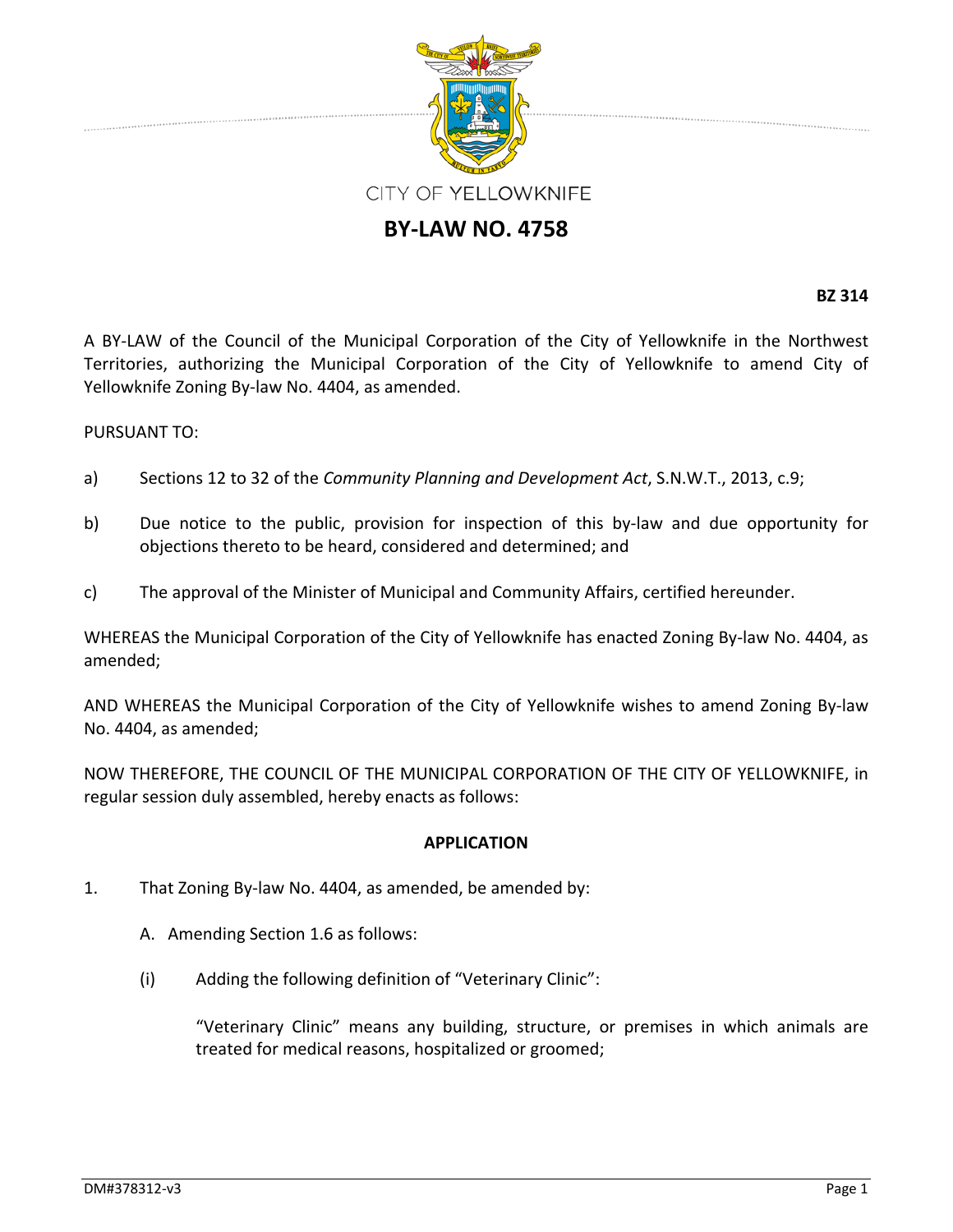B. Amending Section 10.21 to include Animal Services as a Conditionally Permitted Use within the Site Specific Zone #1 (SS1) Zone.

## **EFFECT**

 $2.$ That this by-law shall come into effect upon receiving Third Reading and otherwise meeting the requirements of Section 75 of the Cities, Towns and Villages Act.

READ a First Time this  $\frac{28}{9}$  day of  $\sqrt{07935}$ , A.D. 2013. Mayor

City Administrator

READ a Second Time this  $\frac{\partial \mathfrak{S}}{\partial \mathfrak{S}}$  day of  $\bigwedge \mathfrak{O} \vee \mathfrak{S} \wedge \mathfrak{S} \in \mathcal{C}$  A.D. 2013.

Mayor

City Administrator

READ a Third Time and Finally Passed this  $\underline{\partial}$  day of  $\underline{\bigwedge}$  VEMBER A.D., 2013.

Mayor